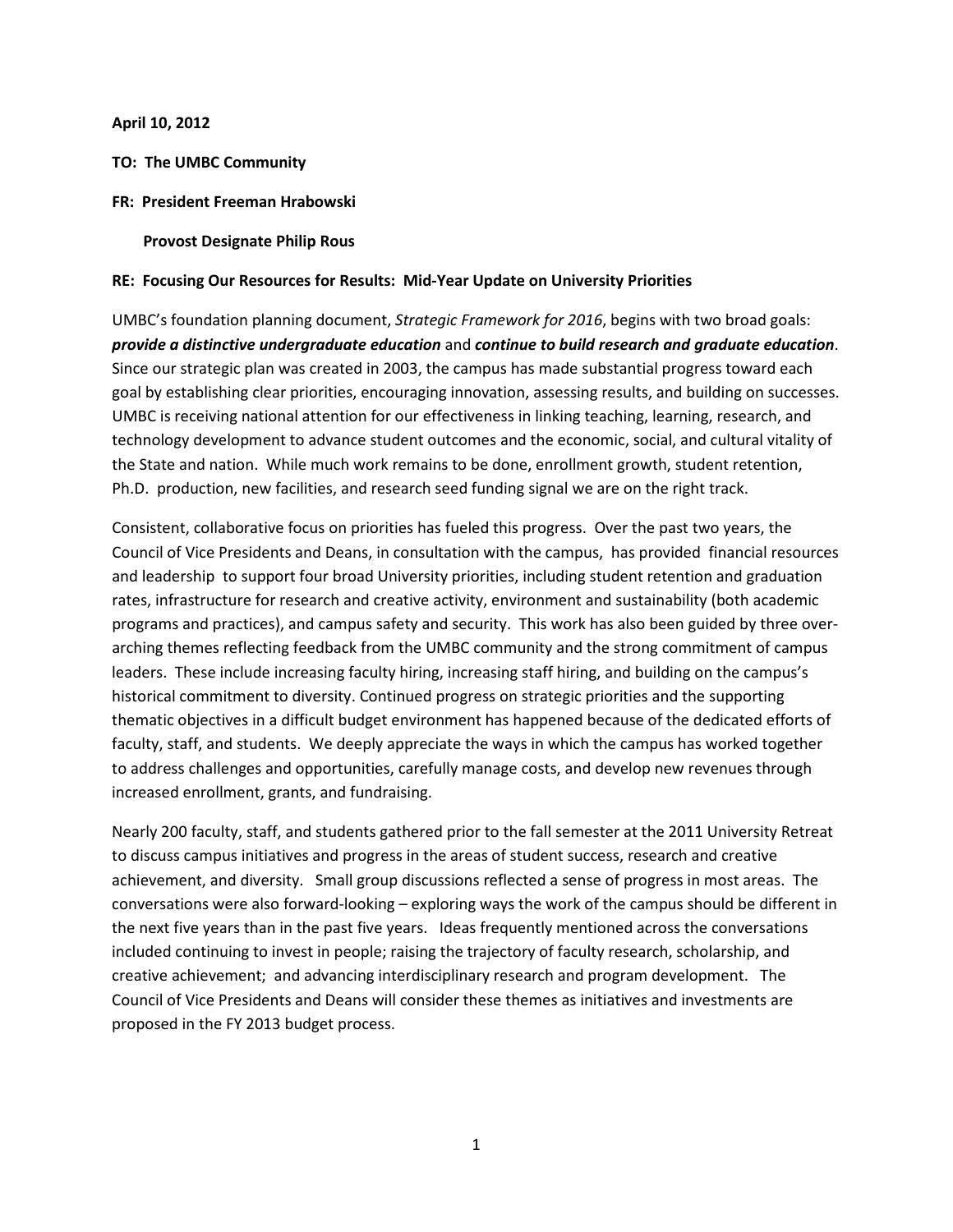The following updates provide more detail on progress made toward University priorities through past investments and the entrepreneurial efforts of faculty and staff throughout the campus.

# **Student Retention and Graduation Rates**

This priority speaks to the campus's commitment to continue to improve student retention, graduation rates, and Ph.D. completion. Examples of short-term objectives supporting this priority include creating the College of Natural and Mathematical Sciences Active Science Teaching and Learning Environment (CASTLE), converting part-time faculty funding to funding for full-time lecturer positions, allocating base funding for programs supporting Ph.D. student progress toward degree, and expanding and continuing proven student-success initiatives.

Continued strong enrollments reflect, in large measure, greater success in retaining our students through degree completion. Our current six-year graduation rate – 66.8 percent—represents an increase of eight percentage points over 10 years. The campus has also doubled the number of graduate degrees awarded, from 332 in 2001 to nearly 679 in 2011, and is on track to achieve the milestone of 100 Ph.D.s conferred this year.

These increases have been achieved through a variety of curricular and co-curricular initiatives reflecting progressive pedagogy and course redesign by faculty and staff, as well as administrative innovations designed to support student success. Some examples include:

- Eighteen First Year Seminars offered in 2010-11 enrolled 360 freshmen and new transfer students in small, discussion-intensive courses.
- Thirty-six sections of Introduction to an Honors University (IHU) enrolled 900 new freshmen and transfer students in academic development related to their class assignments as well as cocurricular activities.
- The IHU model was redesigned as a Transfer Student Seminar to provide more specific support for this group beginning in fall 2011.
- The CNMS Active Science Teaching and Learning Environment has supported innovative pedagogy in ten introductory science and math courses – including physics, calculus, and biology – reaching 1,454 distinct students in the 2011-12 academic year. In addition, the 93 seat, active-learning classroom has hosted discussion sessions for chemistry and hybrid statistics courses and walk-in tutorial sessions for calculus and 200-level math courses. A \$300,000 corporate gift from SAIC and alumni annual giving provided support to advance this effort.
- Course redesign grants have been awarded by USM to 35 faculty across the departments of English, Sociology/Anthropology, Psychology, and Chemistry.
- Grants to continue expansion of Writing in the Disciplines (WID) courses were awarded in 2010- 11 to the Health Administration and Policy program and the Social Work; Modern Languages, Linguistics and Intercultural Communications; and Education departments. Since the WID initiative began in 2006, 93 courses have been approved in 34 majors.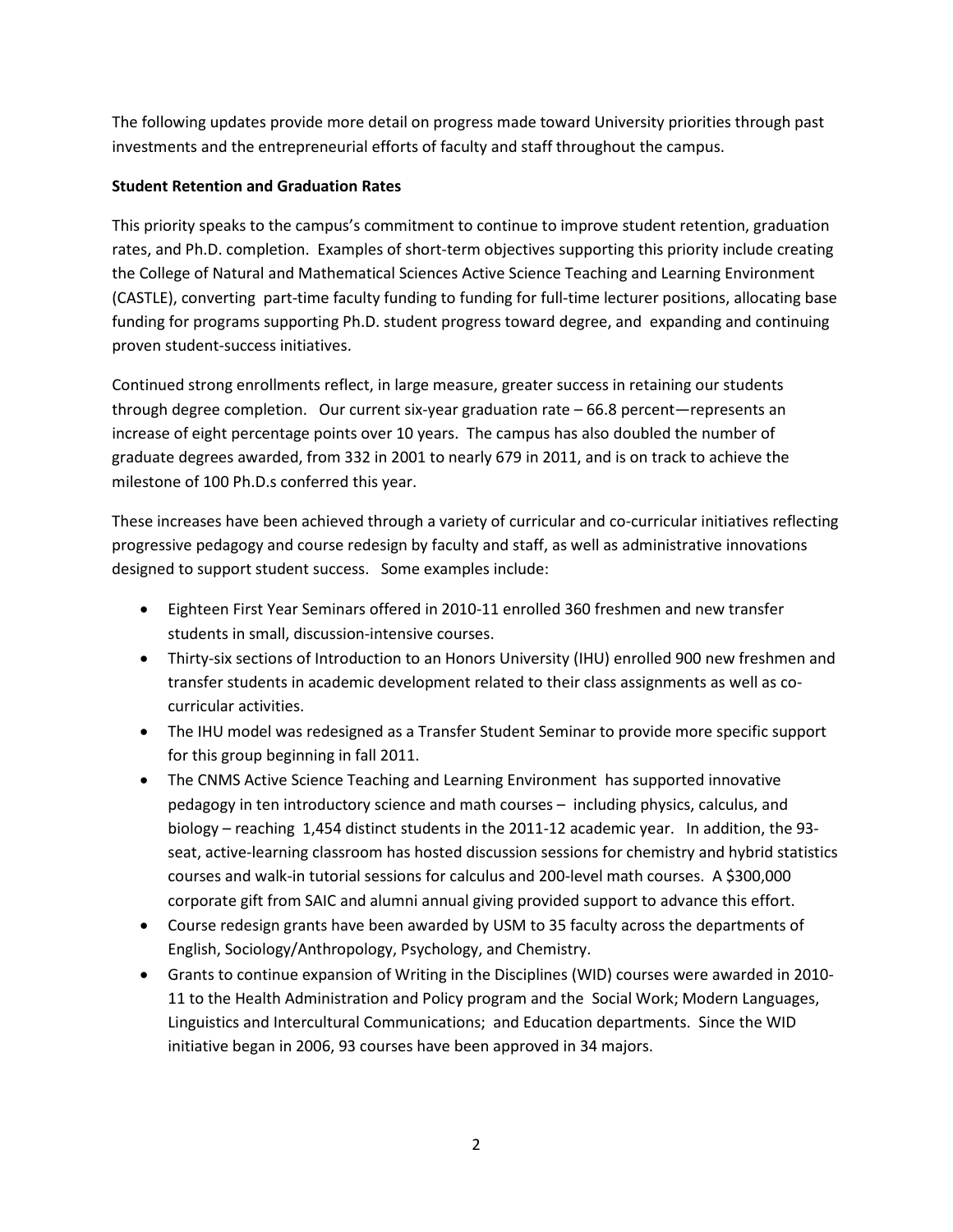- Introduction of a matriculation fee has established base budget support of the PROMISE Program and the Ph.D. Completion Project, graduate student success initiatives formerly funded by external grants.
- In the 2010-11 academic year, UMBC awarded 97 Ph.D. degrees a record high –and 582 master's degrees, also a record.
- The College of Natural and Mathematical Sciences has received more than \$2 million in new grant and foundation support for research studies on improving the academic success of freshmen and transfer students. These awards include the first NSF Innovation through Institutional Integration (I-cubed) grant to be awarded to test and compare different intervention techniques targeting freshmen success and retention; NEXUS, an HHMI-funded collaborative experiment to develop inquiry-based learning modules centered on the application of mathematical and statistical modeling in introductory biology courses; and the STEM Transfer Student Initiative, funded with a planning grant from the Bill and Melinda Gates Foundation.
- The College of Arts, Humanities and Social Sciences (CAHSS) has established new undergraduate programs and tracks to meet student demand in Asian Studies (31 enrollments), Gender and Women's Studies (50), Public Health (137), and Media and Communications Studies (262). The College is also developing a Global Studies program.
- CAHSS has also replaced many part-time faculty with full-time lecturer positions, and reduced the percentage of student credit hours taught by part-time faculty from 47 percent to 38 percent in all lower level courses taught in the College and 77 percent to 58 percent in lower level English courses.
- The Retriever Learning Center, a collaboration between the Administration and the SGA, has opened in the Library, providing expanded, enhanced 24/7 group study space.
- The OIT Help Desk, redesigned as the Technology Support Center adjacent to the new Retriever Learning Center, provides face-to-face support for students in a more accessible location.
- Lecture hall and classroom renovations have enhanced the teaching and learning environments in Lecture Halls II, III, IV, V, the Math Psychology Building, and the University Center.
- The expansion of Patapsco Hall and planned renovations of existing residence halls will accommodate nearly 200 additional students living on campus, enhancing retention and maintaining our highly residential Carnegie classification.

# **Infrastructure for Research and Creative Achievement**

The purpose of this priority is to enhance UMBC's reputation as a national research university by facilitating research, scholarship, and creative activity.

During this uncertain period for Federal budget policy, a major campus priority is continuing to build the capacity for faculty to compete for contract and grant awards from diverse sources. In FY 2011, faculty contract and grant awards totaled \$82 million (including \$61 million in Federal awards), compared to \$95 million in FY 2010. (The one-year decline is largely attributable to the conclusion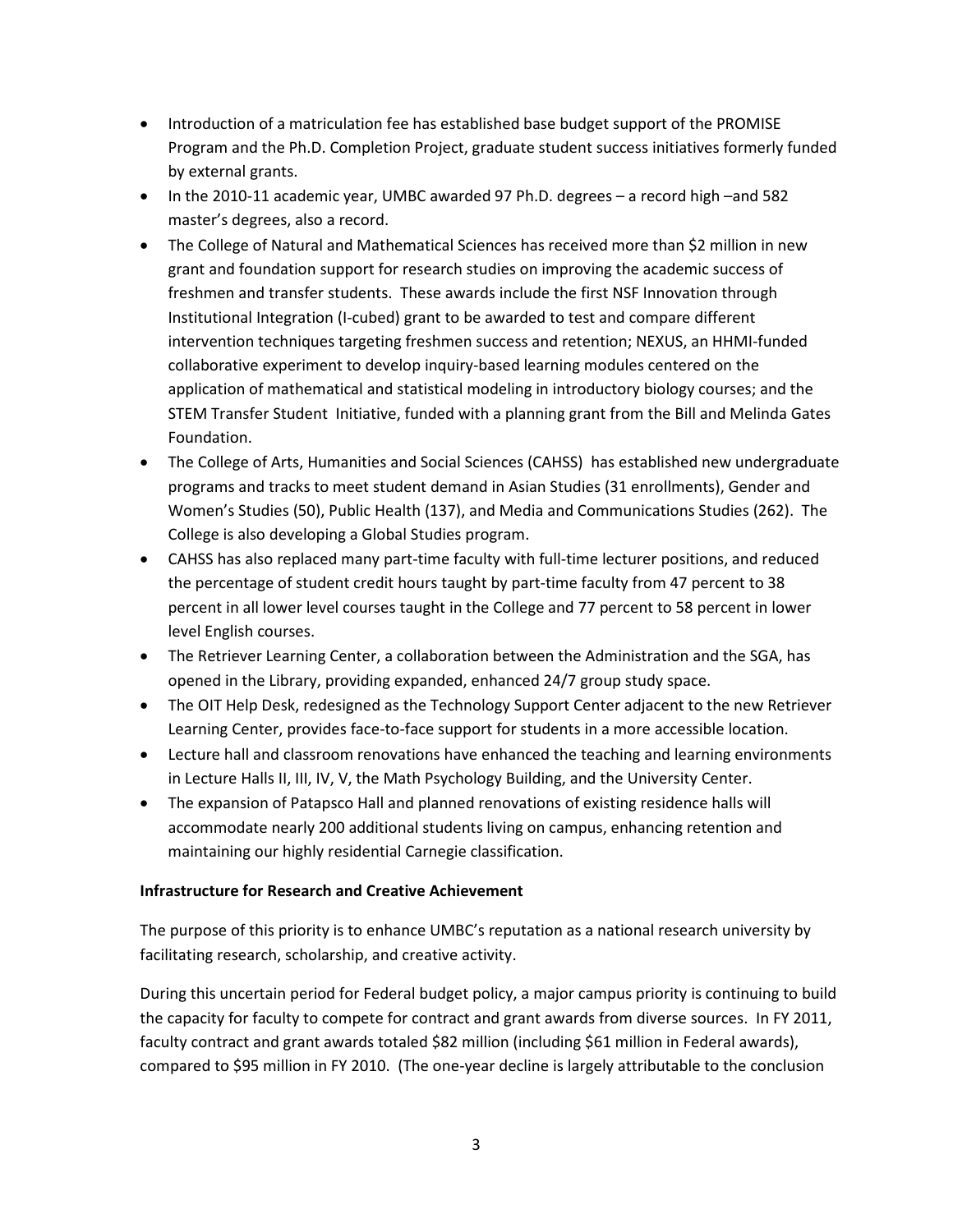of a 10-year cooperative agreement with NASA for GEST - the Goddard Earth Sciences and Technology Center.)

Establishing a research initiative venture fund, developing core research facilities supporting a wide range of faculty, and developing new research centers that leverage State or federal funding are the primary strategies underpinning this priority. Some examples include:

- New \$10-million cooperative agreement with Goddard Space Flight Center to create the Goddard Planetary Heliophysics Institute.
- Venture Fund investments by the Vice President of Research (VPR) totaling \$125,000 to support Academic Year Faculty Research Fellowships in all colleges, and Summer Research Fellowships in the humanities, the arts, the Imaging Research Center, the Maryland Institute for Policy Analysis and Research, and Physics.
- Core facility enhancements through the VPR and external awards supporting the Aquaculture Research Center (part of the Institute of Marine and Environmental Technology), Proteomics Center, High Performance Computing Center, 950 MHz NMR shared resource with UMB, and fMRI shared resource with UMB.
- \$100,000 seed funding investment by VPR for a Translational Nanobioscience interdisciplinary center engaging faculty from CNMS and COEIT.
- Funding and facilitation through VPR to support interdisciplinary research collaborations, including design for a nursing home of the future (Erickson School, Information Systems, Mechanical Engineering, Visual Arts), an Ipad app to enhance the experience of concertgoers (Music, Visual Arts, Imaging Research Center), and novel computational tools for geospatial research (Geography and Environmental Systems, Information Systems, Computer Science and Electrical Engineering).
- Continuing work to solidify the transition of the new Department of Marine Biotechnology and the Institute of Fluoresence within CNMS.
- Increased partnership development with research institutions, Federal agencies, and companies, including UMB, APL, NSA, NIST, Northrop Grumman, BAE, and Mantech.
- New hires and positions to provide additional research administration support include the Associate Vice President for Research, the Assistant Vice President for Research, an additional OSP staff member, an additional Intellectual Property Coordinator, two new fulltime contracts and grants accounting staff, and six replacement hires in contract and grants accounting.
- The Post-Award Enhancement Initiative to provide enhanced staffing and services to principal investigators.
- CAHSS research infrastructure initiatives, including a post-contract-renewal course release program for untenured faculty, Summer Research Fellowships, a digital humanities initiative, Dresher Center programming and research support, concept development for an Arts Research Center, and development of an English MA proposal. In addition, business manager capacity is expanding in the Dean's office and in MIPAR to support growing research activity in the College.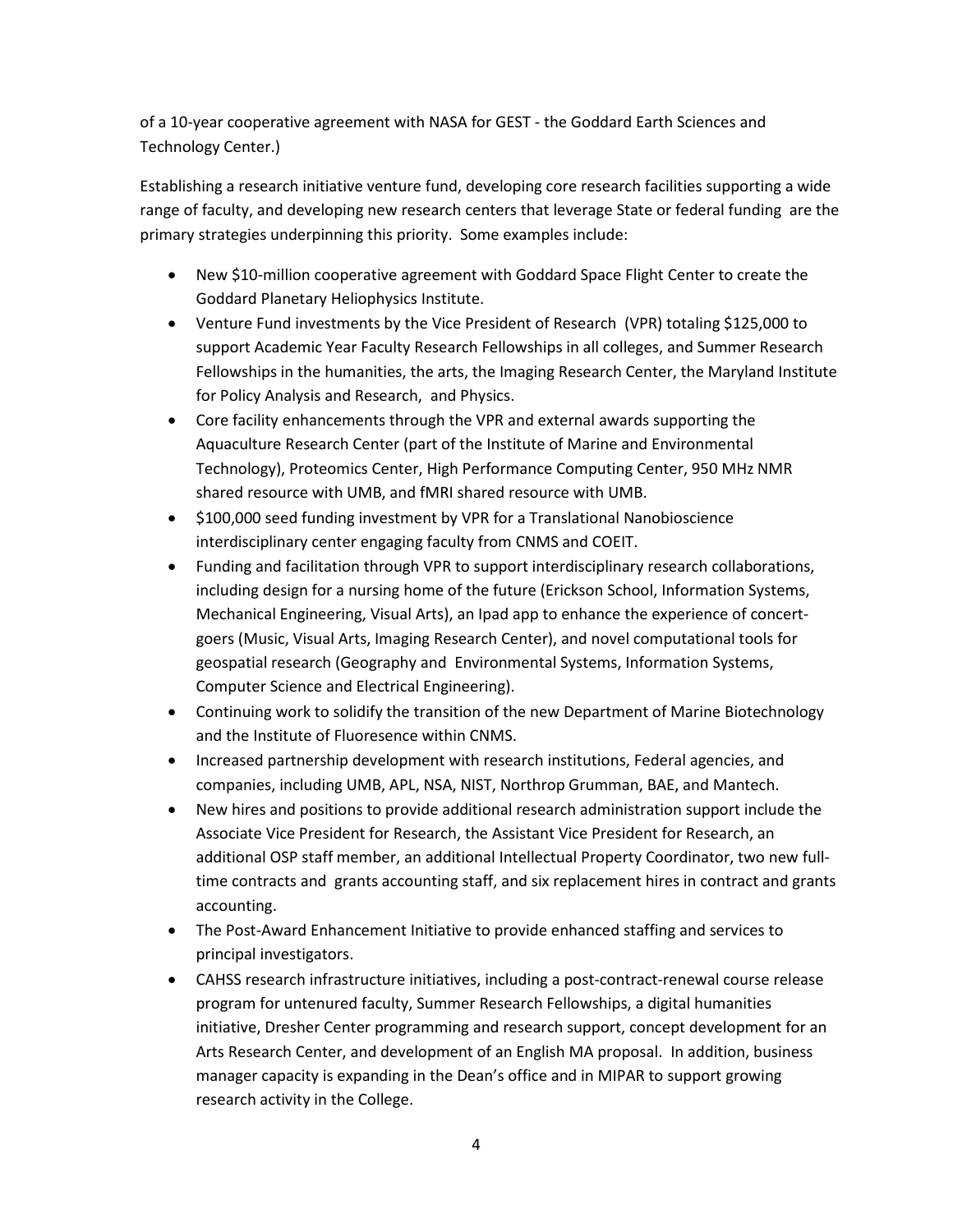- CNMS research infrastructure initiatives, including design and establishment of a chemical instrumentation core laboratory, a materials imaging facility, a biological imaging facility, and consideration of a campus instrumentation clearinghouse.
- COEIT research infrastructure initiatives, including increasing indirect cost recovery from 24 percent to 26 percent, yielding funds to reinvest in new campus research initiatives.
- Phase One Construction of Performing Arts and Humanities Building for a fall 2012 opening.
- Completion of Part One Program Planning for an Interdisciplinary Life Sciences Building.
- Completion of facilities upgrades to Sondheim Hall Animal Lab and Schwartz Hall.

# **Environment and Sustainability**

The aim of this priority is raising UMBC's profile nationally in academic and administrative areas related to the environment and engaging the campus fully in efforts to move toward climate neutrality. Within the academic enterprise, the short term objectives supporting this priority include continuing to develop the Ph.D. program in Geography and Environmental Systems and developing a track in Chemical, Biochemical and Environmental Engineering focused on environmental engineering. Administrative objectives supporting this priority include beginning to implement a campus Climate Action Plan; establishing an energy performance contract to finance and complete energy conservation initiatives; identifying and pursuing strategies to improve public transportation and car/van pool options for students, faculty, and staff; and attracting new companies with a focus on environment and sustainability to bwtech@UMBC.

Our research profile in the environmental field continues to grow through the efforts of our faculty and students in departments with sustainability-related majors and courses. The work of research organizations such as the Center for Urban Environmental Research and Education (CUERE) and the U.S. Geological Survey Regional Water Science Center at bwtech@UMBC North also continues to build our academic achievements and reputation. Some examples of recent developments include:

- Support and expansion of the Geography and Environmental Systems program in CAHSS, where undergraduate majors have grown from 168 to 291 in six years, a new graduate program enrolls 13 Ph.D. and 40 master's students, tenure-track faculty positions have increased from eight to 12, and external funding is growing.
- Merger of two COEIT departments to form the Chemical, Biochemical and Environmental Engineering Department (CBEE) in FY 11, and filling new positions for an assistant professor and a lecturer. The Department is currently recruiting a second tenure-track position as a part of this initiative.
- Approval of a 24-credit track in sustainability and environmental engineering.

Recent administrative contributions to the environment and sustainability priority include:

• Consistent decline in total campus carbon emissions resulting from implementation of the Campus Climate Action Plan.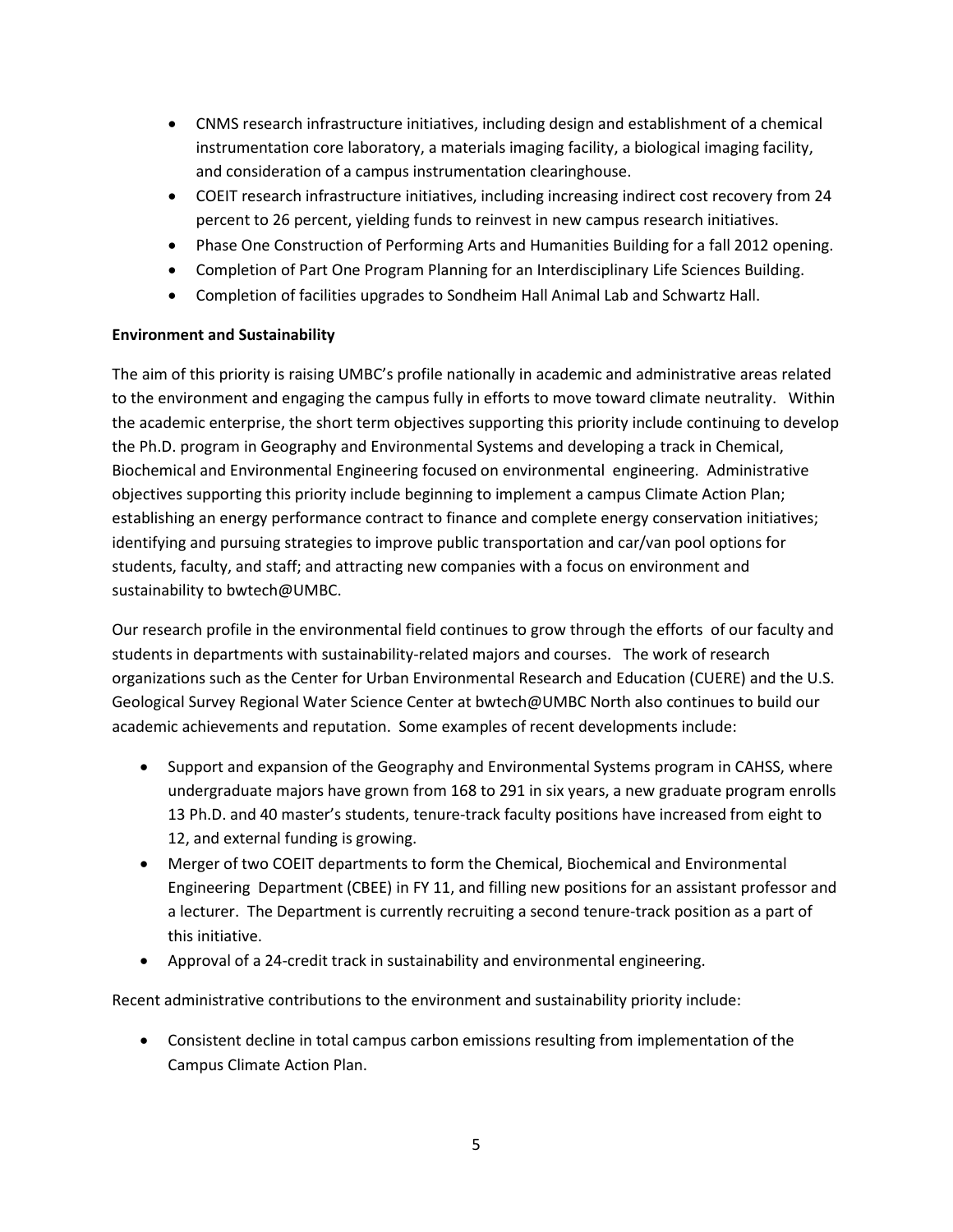- Supporting LEED certification for the new Performing Arts and Humanities Building and Patapsco Hall addition.
- Recruiting two LEED-accredited staff members to the Facilities Management department.
- Finalizing an energy performance contract with the State that will finance \$13 million in major energy conservation projects on campus, with the debt to be repaid through energy cost savings over ten years.
- Completion of transportation initiatives including a campus carpool policy, Zipcar program, and electric vehicle charging stations.
- Pilot composting project at True Grit's dining hall.
- Establishing the Clean Energy Incubator at bwtech@UMBC South.

# **Campus Safety and Security**

Awareness of increasing stress experienced by students in challenging times and increasing instances of natural disasters raised safety and security to a University priority. The purpose of this priority is to implement best policies and practices related to safety and security, and to foster a campus culture of safety through training and resources provided to leadership, faculty, students, and staff. Some examples of this work include:

- Participating in a national Learning Collaborative on High-Risk Drinking which aims to increase retention by reducing the number of students who drop-out due to binge-drinking behaviors.
- Collaborating with the Maryland Department of Health and Mental Hygiene to develop a training program preparing campus community members to provide first-line response to a person with a mental health problem or crisis.
- Establishing the Behavioral Risk Assessment and Consultation Team (BRACT), an interdisciplinary group of UMBC personnel trained in behavioral risk and threat assessment. Team members consulted on approximately 30 reports in the 2010-11 academic year.
- Establishing the Sexual Assault and Relationship Violence Response Team (SARVRT) to ensure that a coordinated effort is made to support prevention and victim service response. In the 2010-11 academic year, this team was engaged with 53 reports of sexual assault and relationship violence, up from 25 in the prior reporting year.
- Using complementary Relationship Violence Prevention Program to reach 6,000 community members in the past academic year with educational messages and training to encourage positive relationship behaviors.
- Finalizing content for an online emergency preparedness training for faculty and staff.
- Adding one full-time psychologist and two part-time interns to University Counseling services to support increasing critical safety/mental health needs and address normal developmental and academic concerns in support of retention.

### **Hiring and Diversity**

Actions supporting the four University priorities have led, in many cases, to new or reallocated faculty and staff positions to build capacity in areas supporting student retention and graduation, infrastructure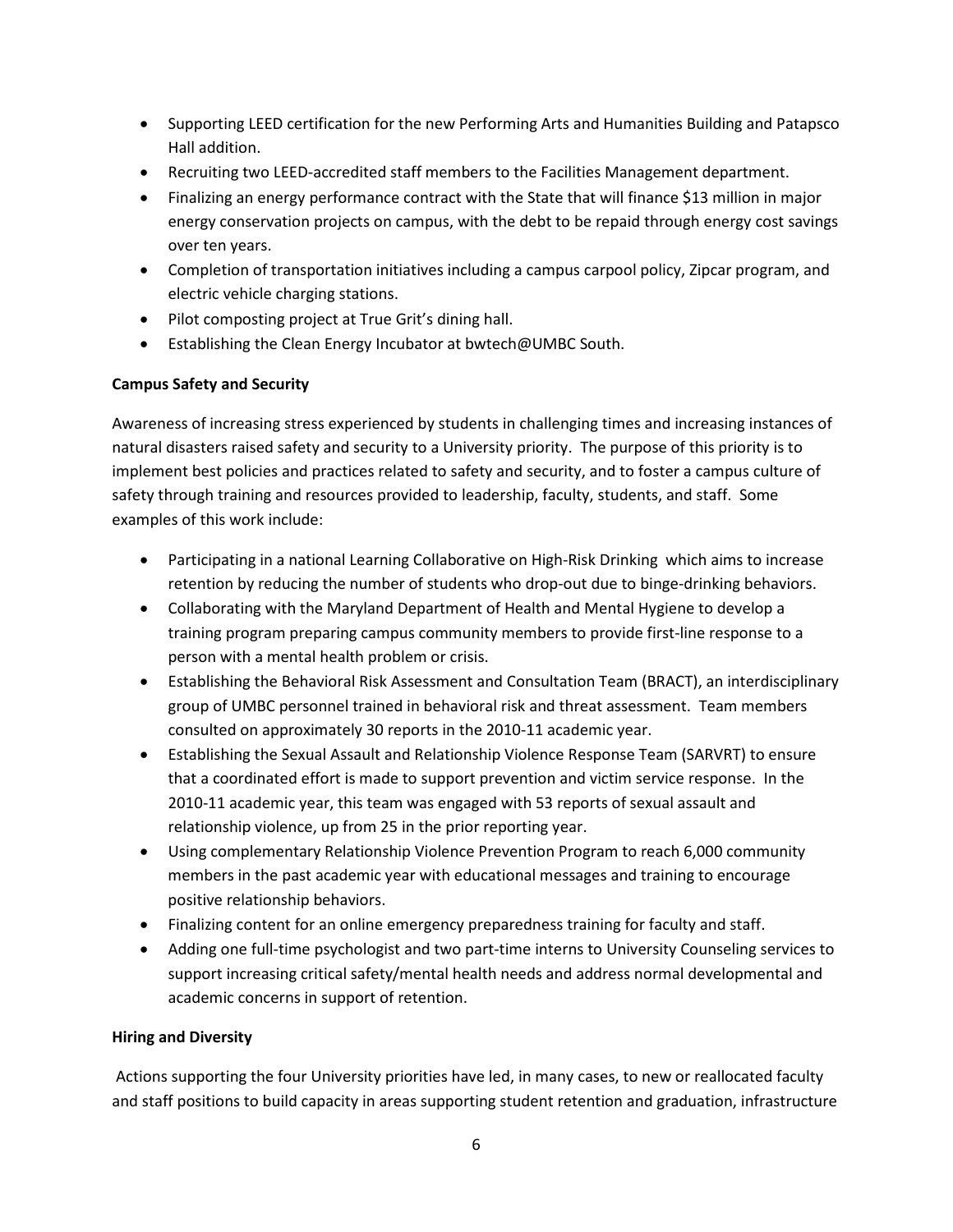for research and creative achievement, environment and sustainability objectives, and campus safety and security needs. Over the past four years, 58 new tenure-track and tenured positions have been filled. In addition, 20 new lecturer positions were established from 2008 to 2011 using funds reallocated from part-time faculty budgets. While a staff hiring freeze remains in effect, a hiring exception process has allowed 354 positions serving vital needs or generating revenues to be filled in the past three years. For example, the Office of Sponsored Programs filled two vacancies and established two new positions to provide support to faculty researchers. In addition, graduate assistant positions have been utilized to accelerate innovative teaching models, such as CASTLE, and student support initiatives, such as the Behavioral Risk Assessment and Consultation Team.

Diversity is defined at UMBC in its fullest scope, addressing not only racial and ethnic groups and individuals who have been underrepresented in higher education, but also religious affiliation, sexual orientation and gender identity, disability, foreign nationality, non-traditional student status, and other characteristics. A UMBC Diversity Plan, adopted in 2009, advanced four recommendations: 1) Establish a Diversity Council to review and shape inclusion initiatives on campus; 2) Address the Minority Achievement Gap through increased support for transfer students; 3) Continue to increase the diversity of UMBC's faculty and staff; and 4) Enhance support for faculty and staff recruited to UMBC under various diversity initiatives.

A number of important actions and milestones toward these objectives took place in the past year:

- The Diversity Council has focused on inclusion and physical and psychological safety for all members of the UMBC community, with particular attention this year to the climate for GLBTQ and Muslim students.
- Many of the initiatives established through the University's student retention and graduation priority focus particularly on transfer student success – from the modification of the Introduction to an Honors University seminar to address transfer student needs and interests to expanding Supplemental Instruction for courses that have historically been difficult for transfer students. In addition, an expanded Transfer Student Alliance provides special connections to concurrent enrollment, housing, and registration for community college students planning to transfer to UMBC, and new student organizations designed for transfer students provide social connections and career development support.
- In the 2011-12 academic year, members of underrepresented minority groups made up 18 percent of all new full-time instructional faculty (5 of 28) and 17 percent of all new tenure-track or tenured faculty (4 of 23). Practices including incentive hires, a Postdoctoral Fellows for Faculty Diversity program, and marketing outreach contributed to these results.
- In addition, building on the success of the UMBC ADVANCE program, another woman was hired in Geography and Environmental Systems, bringing the proportion of female STEM faculty campuswide to 23 percent (43 of 183).
- The representation of female faculty in the College of Engineering and Information Technology is even greater – 27 percent. According to a 2010 report by the American Society of Engineering